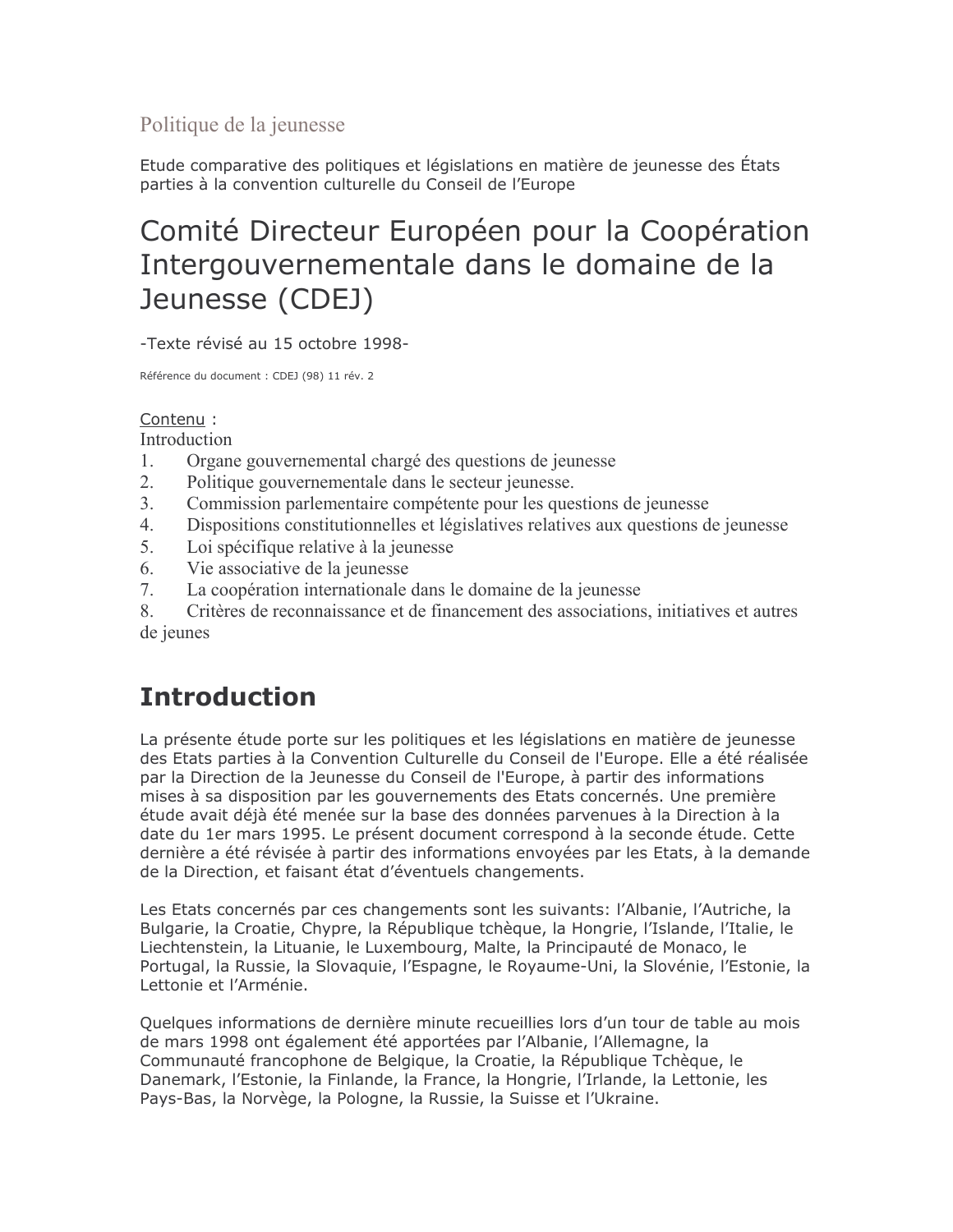L'objet de l'étude est de retracer la situation de la politique et de la législation dans le secteur jeunesse des différents Etats européens.

Pour se faire, elle aborde les thèmes suivants, répartis en 8 rubriques:

- 1. les formations politiques chargées de coordonner la politique des gouvernements en la matière,
- 2. la politique menée et envisagée par les autorités étatiques dans le secteur ieunesse,
- 3. les commissions parlementaires traitant des problèmes de jeunesse,
- 4. l'existence de dispositions constitutionnelles et législatives relatives aux questions de jeunesse,
- 5. l'existence d'une loi spécifique relative à la jeunesse,
- 6. la vie associative des jeunes,
- 7. la coopération internationale du pays dans le secteur jeunesse,
- 8. les différents critères et modalités de reconnaissance et de financement des organisations et projets de jeunesse.

Cette étude présente un intérêt certain pour les pays d'Europe centrale et orientale, qui sont souvent en cours d'élaboration de nouvelle législation et politique dans ce domaine. Toutefois, ces Etats, qui ont une tradition de travail avec la jeunesse, quoique sur des bases idéologiques différentes par leurs particularités d'un pays à l'autre, constituent également un exemple.

A ce propos, on notera qu'un effort important a été fourni par ces derniers afin de mettre en place des structures institutionnelles et législatives, ainsi que des politiques cohérentes en matière de jeunesse.

## 1. Organe gouvernemental chargé des questions de jeunesse

Le premier point analysé est celui relatif à l'organe qui est chargé dans chaque pays de coordonner la politique de jeunesse. A cet égard les pays peuvent être divisés en trois groupes :

#### **Premier groupe:**

Il s'agit des pays où il existe un ministère, un comité spécial ou un secrétaire d'état chargé des questions de jeunesse et qui met en œuvre la politique globale de l'état dans le secteur jeunesse. Ce cas de figure est peu fréquent dans les pays européens analysés. De telles structures existent en France, au Luxembourg, en Russie, à Malte et en Irlande.

Dans certains pays comme l'Allemagne, il existe un système particulier: d'une part, des institutions de soutien légales et bénévoles, responsables de l'engagement de la société et, d'autre part, un soutien public de la jeunesse assuré par les Services de la Jeunesse. Dans de nombreux domaines, des institutions de soutien bénévoles fournissent la plupart des services et des équipements nécessaires. Jouissant d'une certaine autonomie, elles fixent le contenu et les objectifs de leur action dans le cadre du système juridique national.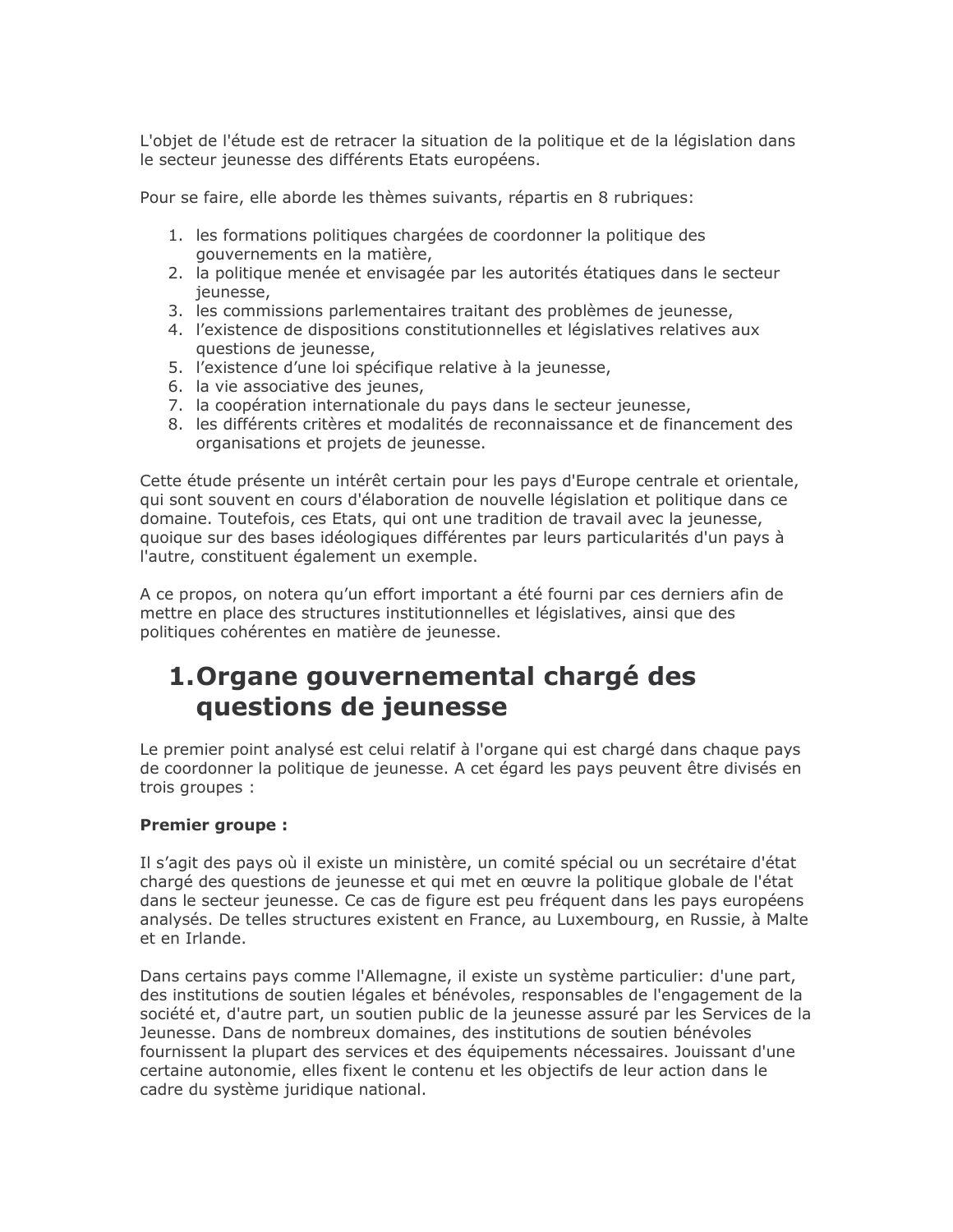#### Deuxième groupe :

Il s'agit des pays qui n'ont pas créé de ministère pour les questions jeunesse. Les questions jeunesse relèvent dès lors des compétences d'un ministère ayant pour compétences des problèmes ne se rapportant pas toujours directement à la jeunesse (généralement c'est soit le ministère de la culture et des affaires sociales, soit le ministère de l'éducation). Habituellement, les autorités créent au sein de ces ministères des services (directions) spéciaux pour le secteur jeunesse.

C'est le cas au sein de la Communauté francophone de Belgique, en Estonie, en Lettonie, en Italie et en Croatie.

Dans certains pays comme l'Espagne et le Portugal, des instituts de la jeunesse spéciaux ont été créés pour coordonner divers projets destinés à la jeunesse au niveau national et la coopération et les projets de recherche internationaux dans le secteur jeunesse.

#### Troisième groupe :

Il s'agit des Etats qui n'ont ni de ministère spécial pour les questions de la jeunesse, ni de service relatif à ces questions au sein d'un ministère. Les questions jeunesse sont du ressort des différents ministères selon le domaine relatif à la jeunesse en cause. C'est le cas de la Pologne et de la Suisse.

### 2. Politique gouvernementale dans le secteur jeunesse.

En second lieu, il est nécessaire d'analyser la politique globale des différents Etats dans le secteur jeunesse. Cette politique a une teneur différente dans les divers pays. En effet, son contenu varie en fonction des traditions nationales, des priorités que se fixent les gouvernements et les problèmes existants dans les pays respectifs.

Tantôt, des politiques globales et cohérentes sont mises en place, comme en Croatie, en Lituanie, à Malte, et en Allemagne.

Par contre, dans d'autres pays, l'Etat ne s'est pas fixé pour objectif de mettre en œuvre une politique de la jeunesse.

### 3. Commission parlementaire compétente pour les questions de jeunesse

Au cours de l'étude, l'attention a été portée sur l'aspect parlementaire. En effet, il s'agissait de savoir si les problèmes relatifs à la jeunesse étaient traités au sein du parlement par une commission spéciale ou bien si ces questions, en fonction de leur teneur, étaient réparties entre les différentes commissions compétentes. Il ressort que les parlements des Etats se répartissent en deux groupes: ceux qui ont mis en place de telles commissions spéciales et ceux qui ne l'ont pas fait.

Les Etats qui ont créé une commission spéciale traitant des questions de jeunesse au sein de leur parlement sont peu nombreux. On peut citer la Bulgarie, la Croatie et le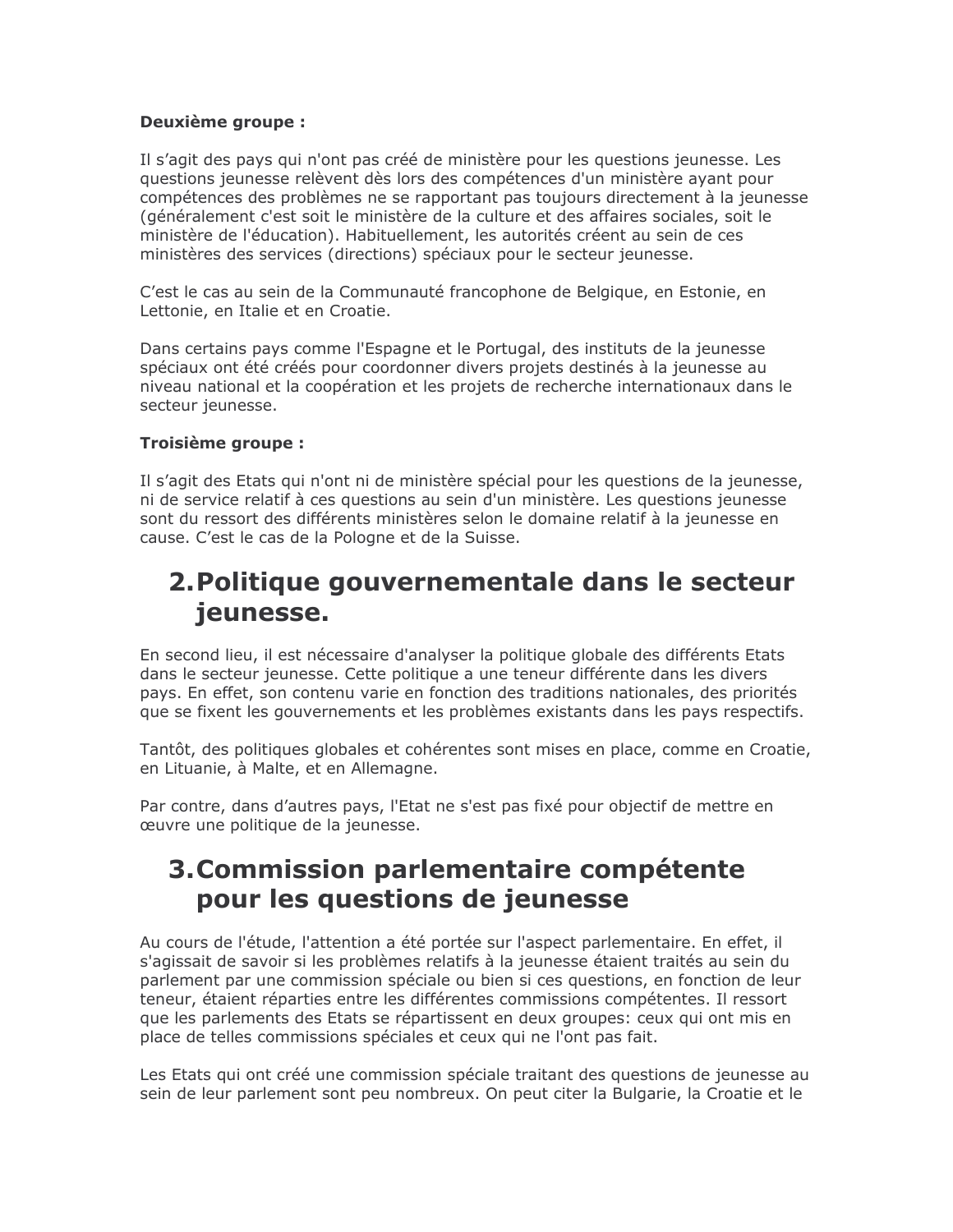Portugal.

Ces questions sont plus fréquemment traitées par des commissions qui existent déjà telles que les commissions parlementaires pour l'éducation, le sport et/ou la culture.

### 4. Dispositions constitutionnelles et législatives relatives aux questions de jeunesse

Il paraissait également intéressant de se pencher sur la question de l'existence de dispositions constitutionnelles et législatives relatives à la jeunesse dans les différents pays étudiés.

Concernant les dispositions constitutionnelles, il apparaît que généralement tous les pays définissent dans leurs Constitutions l'âge de la majorité qui coïncide avec l'éligibilité active (la capacité d'élire) mais diffère parfois de l'éligibilité passive (la capacité d'être élu). Une grande partie des Constitutions des Etats étudiés contiennent des dispositions relatives à la protection spéciale accordée par l'Etat aux mineurs, aux orphelins, etc. Ces dispositions ont souvent pour fondement des textes internationaux (de l'Organisation des Nations Unies, du Conseil de l'Europe et autres) sur les droits de l'homme ainsi que ceux de l'enfant.

Quant aux dispositions législatives relatives à la jeunesse, elles sont contenues dans des lois, des codes de droit matériel ou procédural, relatifs au droit civil, pénal, de la famille, les successions et autres.

# 5. Loi spécifique relative à la jeunesse

Il semble également utile de savoir s'il existe dans les différents pays des lois spécifiques relatives à la jeunesse. Il apparaît que tous les pays ne sont pas dotés d'une telle loi et que ces lois recouvrent des domaines qui varient d'un pays à l'autre.

Dans certains pays, des lois spécifiques concernant les jeunes ont été adoptées. En 1993, l'Ukraine a adopté une loi sur l'aide sociale et le développement de la jeunesse. Les autorités de la communauté francophone de Belgique se sont attachées à élaborer une réglementation très approfondie relative à la jeunesse et plus précisément à la reconnaissance des instances de jeunesse. En Italie il n'y a pas de loi spécifique au niveau national, mais la moitié des régions ont adopté, dans le cadre de leurs compétences des lois sur la jeunesse. La législation islandaise contient pour sa part deux lois spécifiques relatives à la jeunesse: d'une part, c'est la loi sur les politiques de jeunesse qui détermine les aides que l'Etat peut accorder aux organisations de jeunesse et porte également sur la formation des organisations de jeunesse; d'autre part, la loi relative aux activités de jeunes. L'Estonie, qui est actuellement en cours d'élaboration de sa nouvelle législation, propose un projet de loi sur les organisations de jeunesse qui définira les relations entre les organisations de jeunesse et l'Etat.

# 6. Vie associative de la jeunesse

Dans tous les Etats un grand nombre d'organisations de jeunesse existe, fondées sur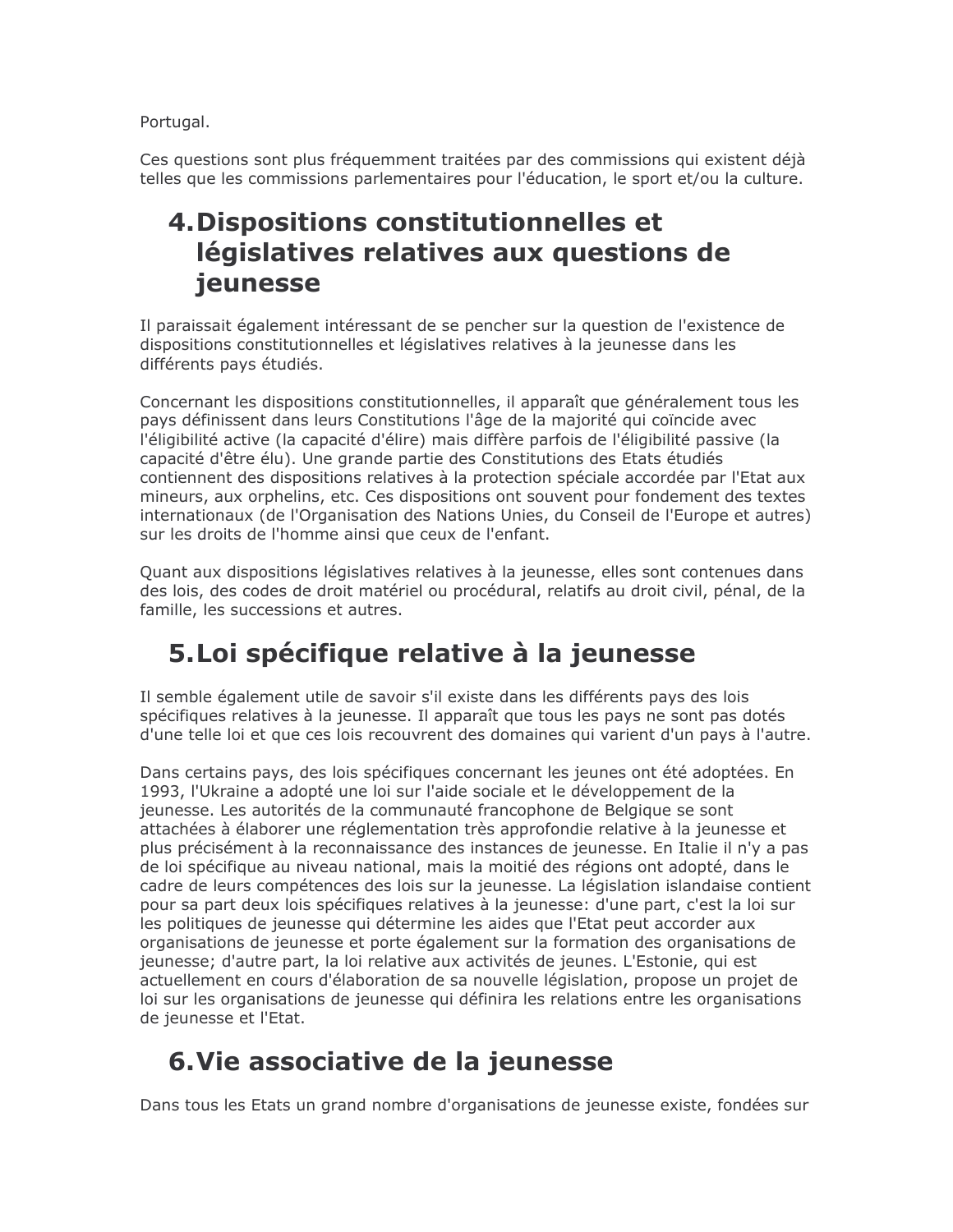des bases politiques, idéologiques et confessionnelles diverses. Ces organisations sont généralement regroupées au sein d'un Conseil national de la jeunesse. Toutefois, il existe des Etats où les organisations de jeunesse ne sont pas regroupées au sein d'un tel conseil. Par ailleurs, dans d'autres pays existent plusieurs structures d'organisation de jeunesse, comme en Albanie où deux instances de coordination de jeunesse cohabitent.

## 7. La coopération internationale dans le domaine de la jeunesse

Après les événements de 1989, la construction européenne s'est accélérée et la coopération internationale dans ce secteur revêt une importance croissante.

Cette coopération s'exerce en premier lieu dans le cadre de programmes d'organisations internationales telles que le Conseil de l'Europe, l'Union européenne, le Conseil Nordique, l'ONU, l'UNESCO et autres. En effet, ces organisations mettent en œuvre des programmes destinés à promouvoir la mobilité des jeunes, à favoriser leur compréhension interculturelle ainsi que la participation des jeunes.

Par ailleurs, un grand nombre d'organisations de jeunesse ont des activités internationales importantes au sein des instances de coordination de mouvements de jeunesse telles que le CENYC, le Forum jeunesse et autres.

Les autorités nationales coordonnent, dans les limites de leurs compétences, et favorisent la coopération internationale des jeunes, entre autre par la conclusion d'accords bilatéraux et multilatéraux dans le secteur culturel et de jeunesse. Par ailleurs, les autorités financent une partie de l'action internationale des jeunes dans divers domaines tels que les échanges internationaux de jeunes, des manifestations culturelles à l'étranger, etc. A titre d'exemple on peut citer la Belgique francophone, où le commissariat général aux relations internationales est chargé de coordonner la coopération internationale dans le secteur jeunesse.

Ce point comprend aussi les informations concernant la participation de représentants d'organisations de jeunesse et de certains pays à différentes activités organisées par la Direction de la jeunesse du Conseil de l'Europe: sessions d'étude, stages de formation et cours de langue.

### 8. Critères de reconnaissance et de financement des associations, initiatives et autres de jeunes

Les modalités de reconnaissance et de financement des associations, initiatives et autres des jeunes varient sensiblement d'un pays à l'autre. Certains pays tels que la Hongrie ou l'Italie n'ont pas de critères fixes et stricts concernant cette reconnaissance et ce financement.

Les autres Etats définissent rigoureusement les règles de reconnaissance et de financement. Ainsi, les autorités de la Communauté francophone de Belgique ont réglementé d'une façon très large les critères dans ce domaine. Le cas du Danemark et des Pays-Bas définissent également concrètement les critères de reconnaissance